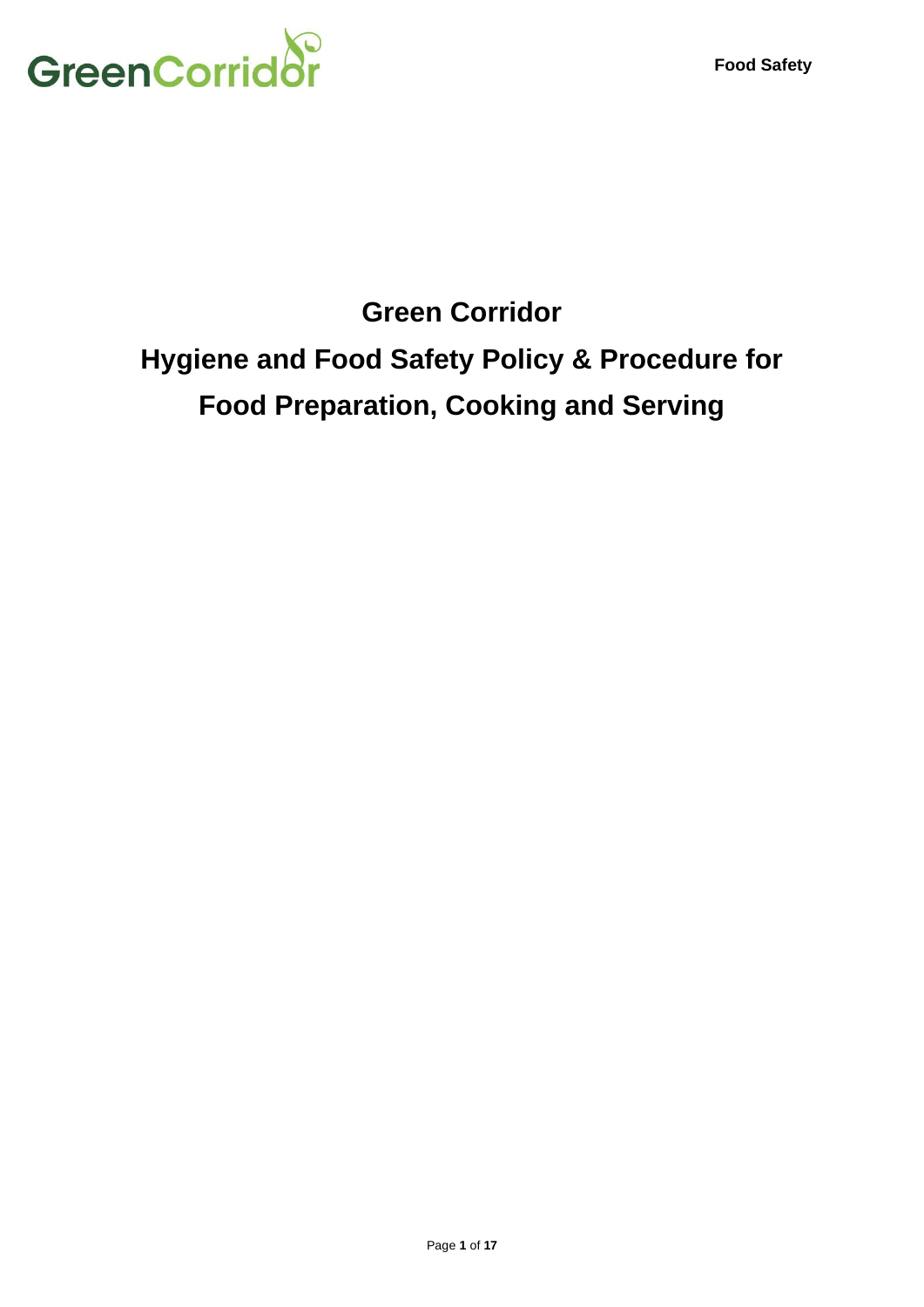

#### **DOCUMENT CONTROL**

| <b>Document Number</b>    |                                                                                                                            |
|---------------------------|----------------------------------------------------------------------------------------------------------------------------|
| Description               | This document describes the hygiene and food safety<br>policy and procedures for food preparation, cooking and<br>serving. |
| Document Type             | Policy and Procedure                                                                                                       |
| <b>Document Owner</b>     | <b>CEO</b>                                                                                                                 |
| <b>Document Approvers</b> | <b>Board of Trustees</b>                                                                                                   |
| Approval Date             | May 2017                                                                                                                   |
| Date of Next Review       | May 2020                                                                                                                   |

#### **ISSUE CONTROL**

| <b>Version</b> | <b>Date</b> | <b>Comments</b> | <b>Author</b>             |
|----------------|-------------|-----------------|---------------------------|
| 4.0            | May 2017    | New Policy      | <b>Tracey Palmer-Hall</b> |
|                |             |                 |                           |

#### **PRINCIPAL RELATED POLICIES & PROCEDURES**

| <b>Document Title</b>               | Location                            |
|-------------------------------------|-------------------------------------|
| Environmental                       | <b>GC Policies &amp; Procedures</b> |
| <b>Health &amp; Safety Handbook</b> | <b>GC Policies &amp; Procedures</b> |

#### **CONFIRMATION OF RECEIPT OF POLICY & PROCEDURE**

| Name         |  |
|--------------|--|
| Job Title    |  |
| Line Manager |  |

I confirm I have received a copy of this policy and procedure and have read and understood the contents. I also confirm I have sought clarification from my line manager on any issues which I am not clear about.

Signed:

Date:

Please return this signed copy to your individual Polices and Procedures folder for future reference.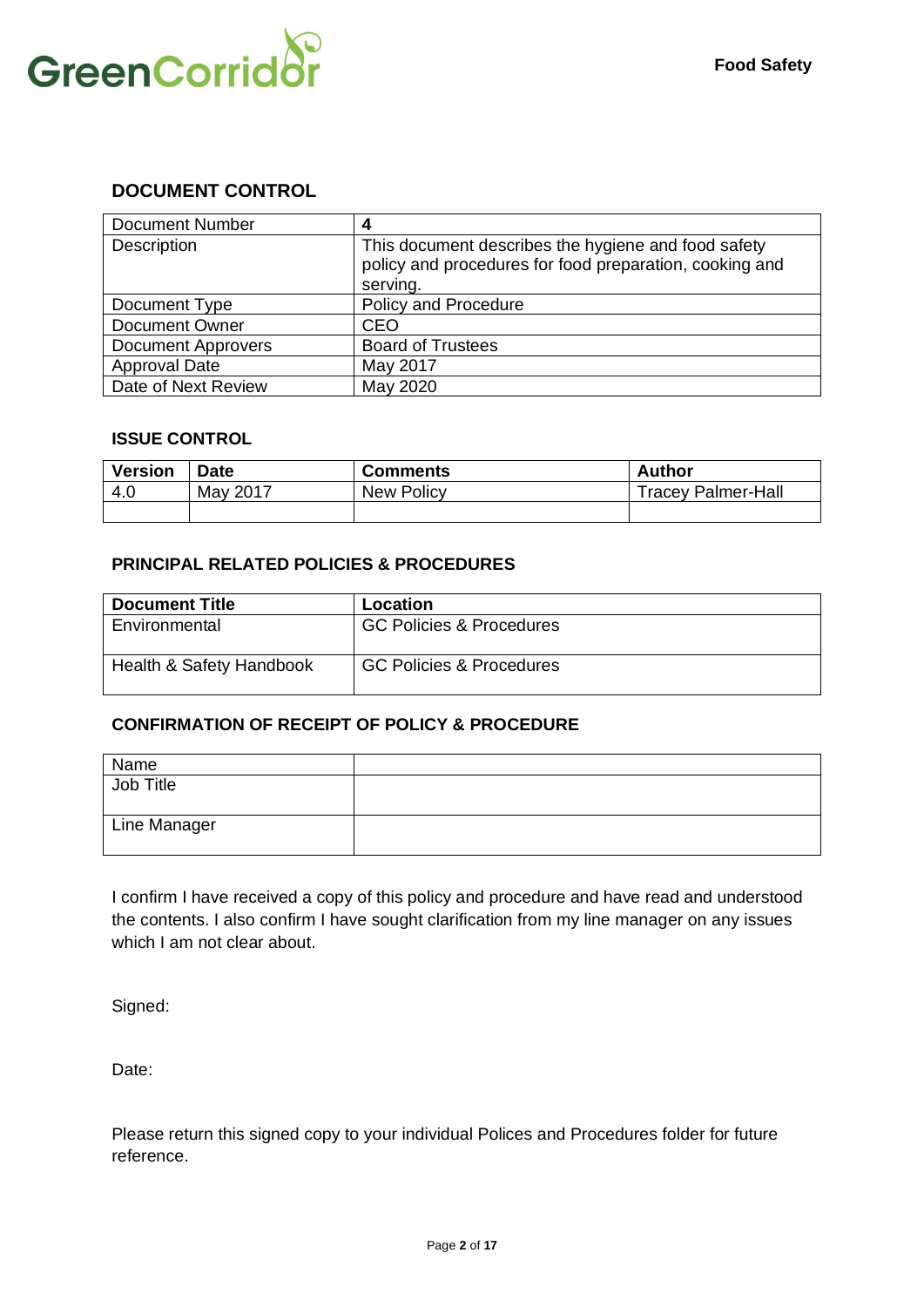

# **CONTENTS**

| <b>Contents</b> |  |
|-----------------|--|
|                 |  |
|                 |  |
|                 |  |
|                 |  |
|                 |  |
|                 |  |
|                 |  |
|                 |  |
|                 |  |
|                 |  |
|                 |  |
|                 |  |
|                 |  |
|                 |  |
|                 |  |
|                 |  |
|                 |  |
|                 |  |
|                 |  |
|                 |  |
|                 |  |
|                 |  |
|                 |  |
|                 |  |
|                 |  |
|                 |  |
|                 |  |
|                 |  |
|                 |  |
|                 |  |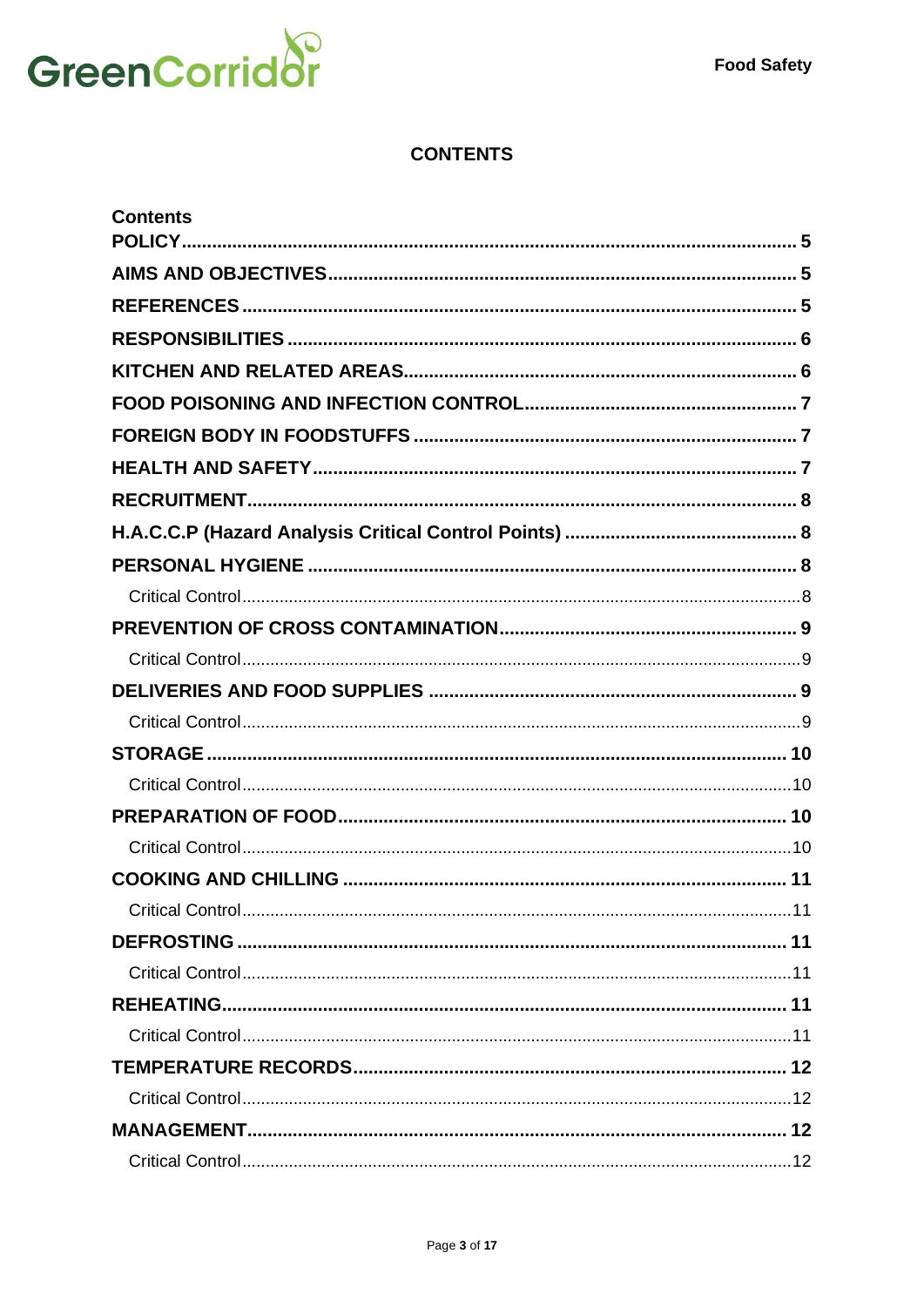# **GreenCorridor**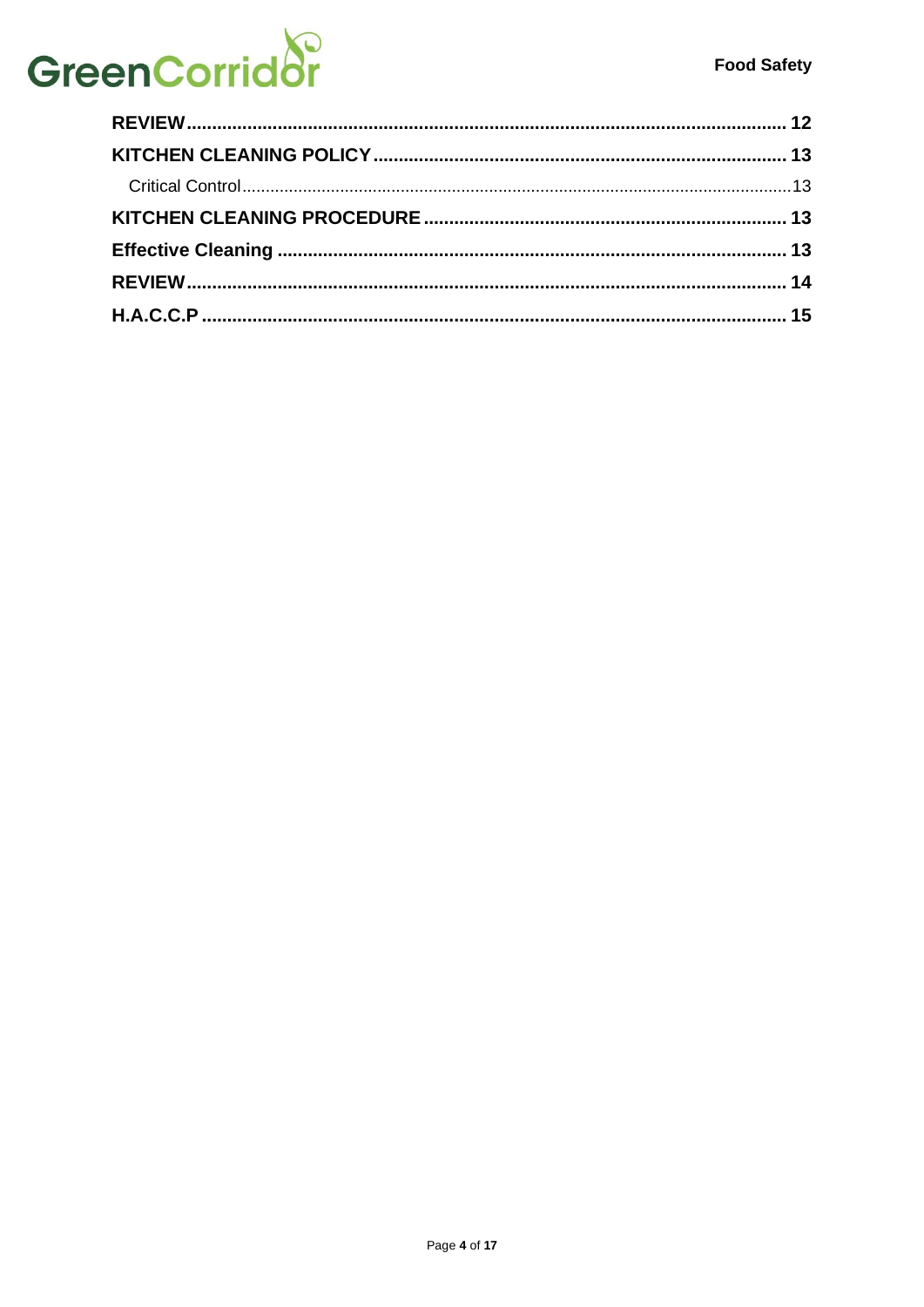

# **SECTION 1**

# <span id="page-4-0"></span>**POLICY**

The purpose of this policy is to ensure that Green Corridor complies with all legislation to ensure that the management of food and catering is carried out safely and that appropriate records are kept.

### <span id="page-4-1"></span>**AIMS AND OBJECTIVES**

The objectives of this policy are to ensure that:

- Green Corridor complies with Food Safety Legislation;
- Green Corridor has a robust, practical and achievable food safety management system;
- All risks associated with the provision of food are reduced to a tolerable level;
- All food handlers are trained/instructed/supervised to handle food in a safe and hygienic manner;
- Food preparation areas are hygienic and suitable for food preparation and food storage;
- Cleaning schedules are in place and are adhered to.

#### <span id="page-4-2"></span>**REFERENCES**

The Food Safety Act 1990

The Food Hygiene Regulations 2006

The General Food Law Regulation (EU) 178/2002

Guidance on the application of EU food Hygiene law to community and charity food provision (March 2016 )

Health and Safety at Work Act 1974

Personal Protective Equipment ( PPE) at Work Regulations 1992

The Control of Substances Hazardous to Health Regulations 1999 (COSHH)

Management of Health & Safety at Work Regulations, 1999

Safer Food, Better Business for Caterers (Food Standards Agency)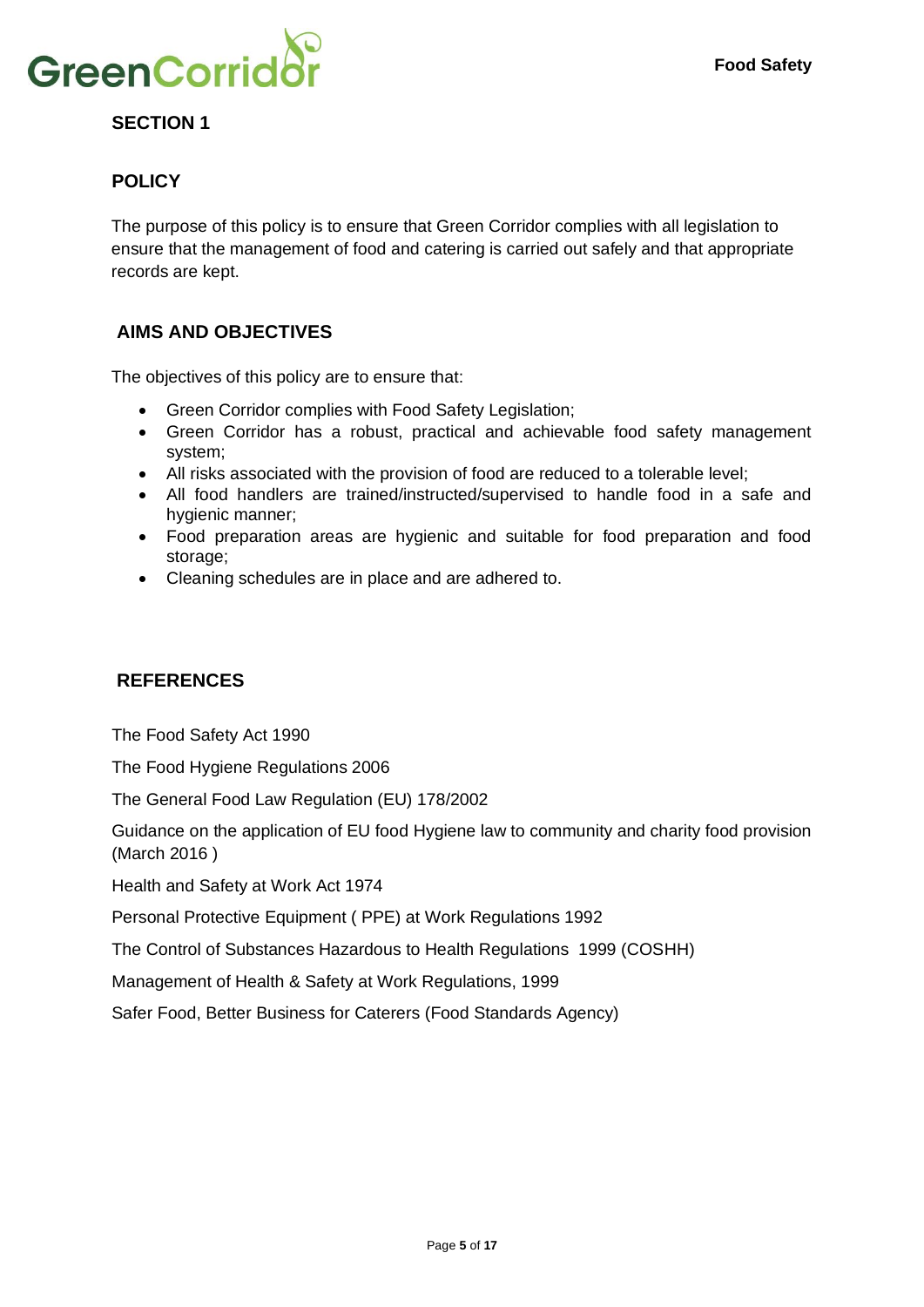

### <span id="page-5-0"></span>**RESPONSIBILITIES**

The CEO has overall responsibility to ensure that the Head Chef is trained to a level suitable for their role. The Head Chef has overall responsibility to ensure that food preparation is managed effectively, that legislation is complied with and policies and procedures are kept up to date.

The Head Chef is responsible for:

- The administration of the Food Safety Management System;
- Carrying out hygiene inspections and audits of catering areas;
- Overseeing day to day food production and service to ensure safe food is being produced and served;
- Reporting any food safety issues which could compromise food safety to the CEO;
- Ensuring that catering equipment is maintained to a high standard;
- Ensuring that there are adequate cleaning schedules and cleaning products to carry out all cleaning tasks required to keep food safe and that cleaning procedures are followed, and schedules are completed accurately and in a timely manner;
- Ensuring kitchen users/ food handlers are following correct procedures and are kept informed of changes to food safety policy, procedures and legislation;
- Liaising with all relevant Green Corridor staff regarding dietary requirements and ensuring all requirements are adhered to and all foodstuffs are clearly labelled in relation to allergens:
- Carrying out/ monitoring effective stock control, stock rotation and stock checks;
- Conducting/ monitoring opening and closing checks of the kitchen and related areas.

#### <span id="page-5-1"></span>**KITCHEN AND RELATED AREAS**

All food preparation areas comply with the standards as laid down in the Food Hygiene regulations 2006 and as advised by Hillingdon Environmental Health Department. The area is properly sealed to prevent the entry of pests, e.g. rodents, birds and insects.

Any sightings of pests must be reported to the CEO. All defects that may allow pest infestation, equipment breakdown, or health and safety risks must be reported to the CEO.

If any equipment becomes damaged in such a way as it could contaminate the food, it will be disposed of and replaced unless it is repairable to the necessary required standard.

Drawing pins and Sellotape must not be used in the kitchen areas. All notice boards will be white boards with magnetic holders. All paper notices will be laminated to enable effective cleaning. They should be fixed to walls or cupboard/drawer fronts using blue tack or sticker fixers.

No food or drink is to be consumed in the kitchen area unless for tasting for teaching/seasoning purposes.

Green Corridor will ensure the 'Safer Food, Better Business 'guide produced by the Food Standards Agency and its related paperwork are used effectively.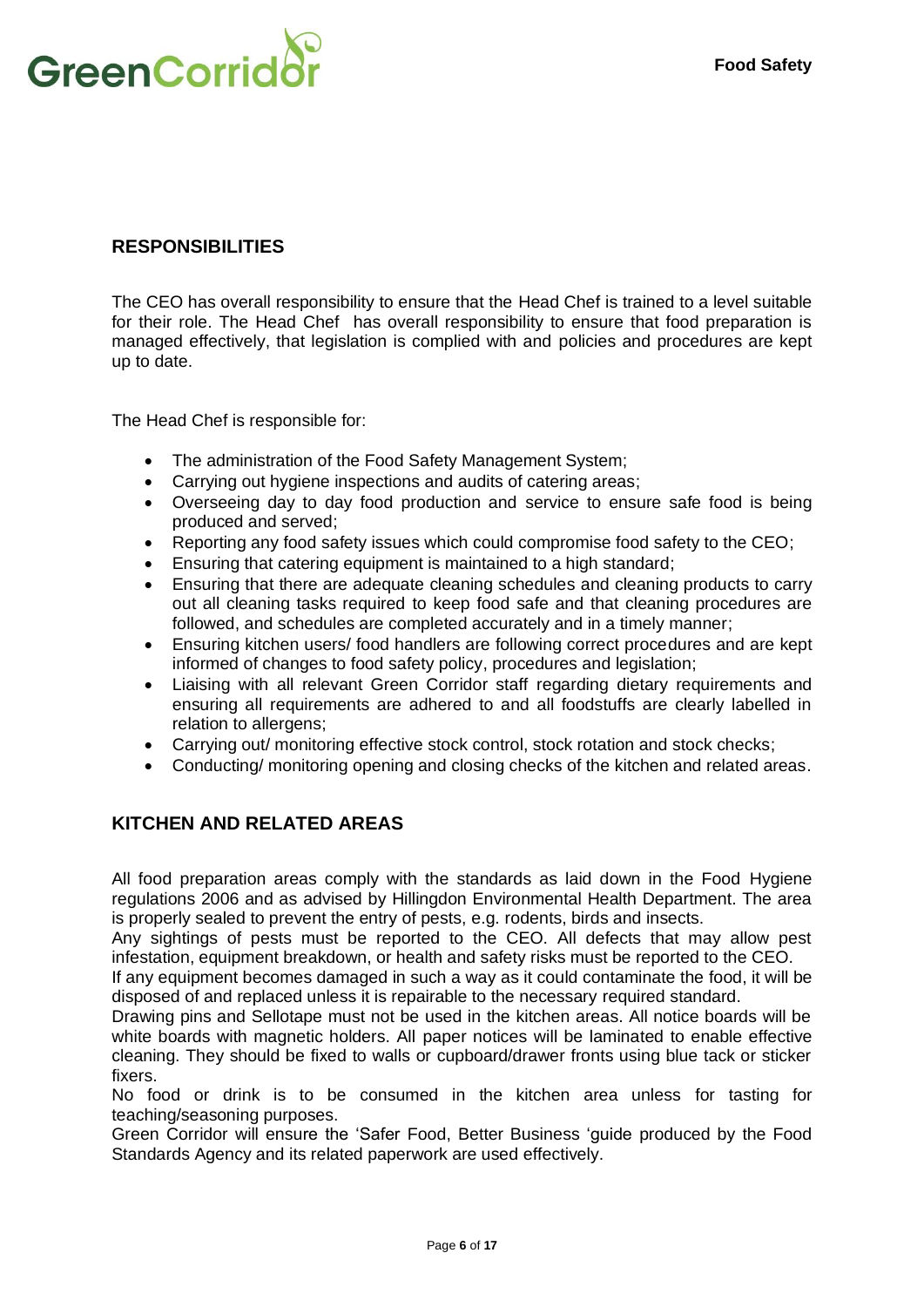

# <span id="page-6-0"></span>**FOOD POISONING AND INFECTION CONTROL**

If there is any suspicion of food poisoning, the CEO must be informed immediately so that an investigation may take place and any outbreak be contained and monitored.

If an outbreak is suspected or confirmed, then Hillingdon Environmental Health Department must be informed/ consulted.

# <span id="page-6-1"></span>**FOREIGN BODY IN FOODSTUFFS**

Action to be taken if any foreign body is found in food and the following procedure to be strictly adhered to:

- All meals which contain the ingredients in which the object was found must be recalled immediately to the kitchen. If in doubt, recall all meals. Contamination could put people's health at risk;
- The meal/foodstuffs which contain the object must be left intact to ensure investigation into source of contamination;
- If a foreign body has been ingested, first aid to be carried out in accordance with need if necessary.

#### <span id="page-6-2"></span>**HEALTH AND SAFETY**

- Only Authorised cleaning chemicals can be used for cleaning the kitchen and dining areas. All chemicals to be used according to manufacturer's instructions. Cleaning materials and equipment must be stored separately from foodstuffs. Cleaning chemicals to be stored in a labelled lockable COSHH cupboard;
- Risk assessments to be completed by Head Chef for all catering tasks, considering skills/ needs/ disabilities of kitchen users. Agreed safe methods of working must be effectively communicated to kitchen users. All risk assessments must be made available for view in the kitchen and should be reviewed daily to consider needs/requirements of kitchen users and whenever new/additional equipment /procedures are necessary;
- Manual handling all kitchen users to ensure they use safe methods of work with regard to manual handling in accordance with Green Corridors policies and procedures;
- PAT Testing Head Chef to ensure that all electrical equipment is in good condition and has an in-date PAT test sticker (if over one year) and liaising with CEO if PAT testing required;
- Equipment HeadChef to ensure that all equipment is regularly checked, maintained and safe to use, including calibration, liaising with the CEO where necessary;
- Personal Protective Equipment (PPE) It is the Head Chefs responsibility to ensure that PPE (long sleeve chef jackets, aprons, protective gloves, googles, and oven gloves) is always available to kitchen users and is fit for purpose. kitchen users must wear PPE as directed. Food handlers have a legal and moral responsibility to ensure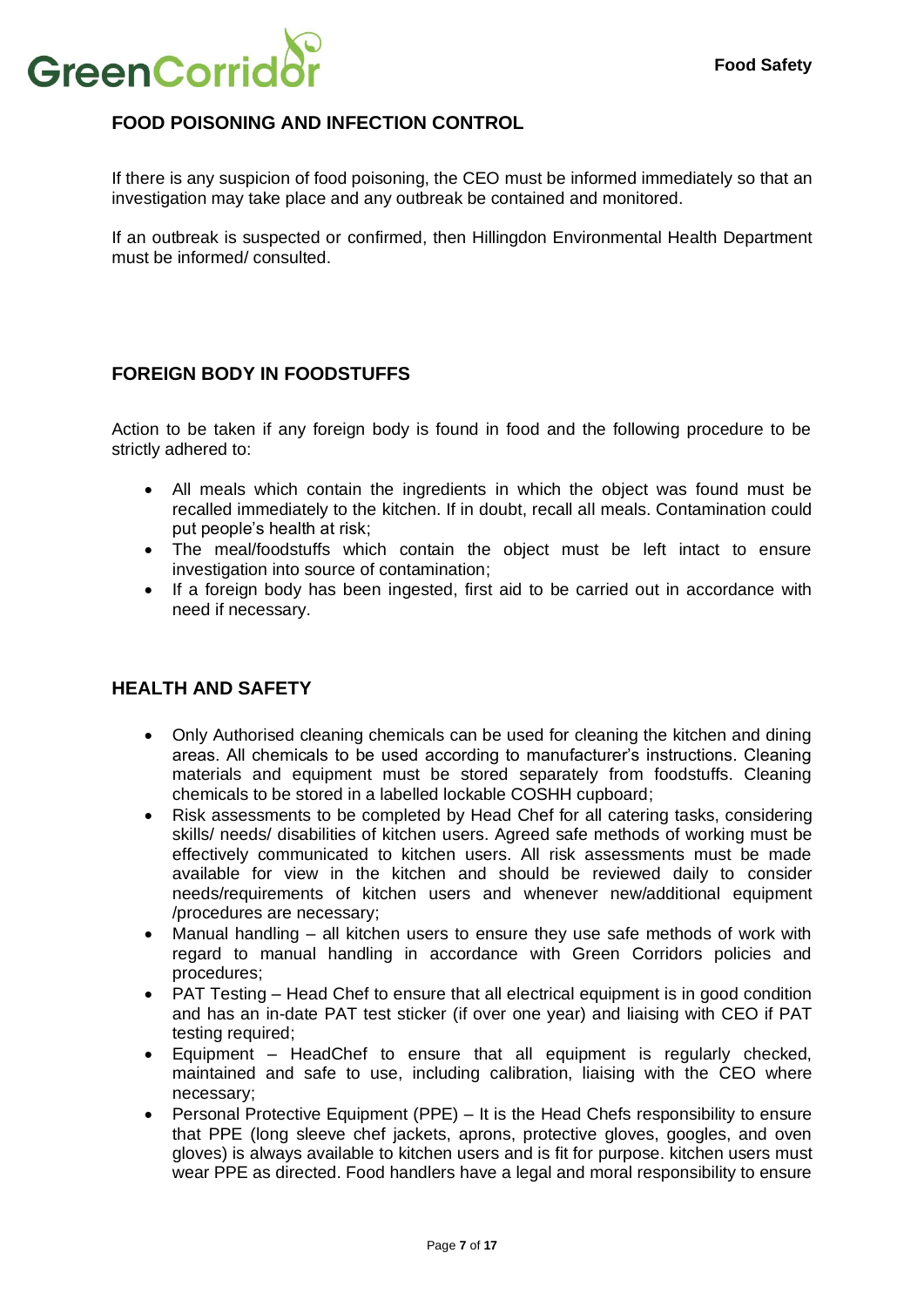

that bacteria and other contaminants are not introduced into food. - as such PPE must be worn at all times. At Green Corridor all food handlers are required to wear mob caps/hats, enclosed shoes, chef's jackets and aprons;

- Warning signs to be displayed when wet mopping, or cleaning with any electrical equipment with leads or using water on floor surfaces;
- Head Chef to ensure correct fire extinguishers are in place in the kitchen and serviced and maintained annually.
- Head Chef to be fully trained as a First Aider, and ensure catering first aid kit is available and stored in the kitchen in a labelled cupboard.

#### <span id="page-7-0"></span>**RECRUITMENT**

All Prospective employees applying to Green Corridor for a catering post will be expected to demonstrate a good understanding of basic personal and general hygiene relevant to catering duties, and job description.

### <span id="page-7-1"></span>**H.A.C.C.P (Hazard Analysis Critical Control Points)**

The following areas have been identified as potential hazards for which Critical Controls have been considered and are detailed below:

#### <span id="page-7-2"></span>**PERSONAL HYGIENE**

#### <span id="page-7-3"></span>**Critical Control**

Kitchen users should follow good personal hygiene practices to help prevent bacteria from spreading to food. They should also adhere to the guidelines they receive in Food Hygiene training. This includes:

- Washing their hands before preparing food;
- Wearing clean work clothes which they change into before starting work, not wearing the work clothes outside food preparation areas;
- Wearing a hat or hairnet when preparing food, and keep long hair tied back;
- Not wearing jewellery or watches (except a wedding band);
- Not smoking, drink, eat or chew gum while handling food;
- Not touching their face or nose, or coughing and sneezing;

Kitchen users/food handlers should be fit to prepare and handle food at all times which means that they must not be suffering from, or carrying, an illness or disease that could cause a problem with food safety. Any kitchen users/food handlers who have diarrhoea and/or vomiting should report it to the Head Chef and either go home or do other activities at Green Corridor. They should not return to use the kitchen until they have had no symptoms for 48 hours. The Head Chef must ensure that food handlers are fully aware and understand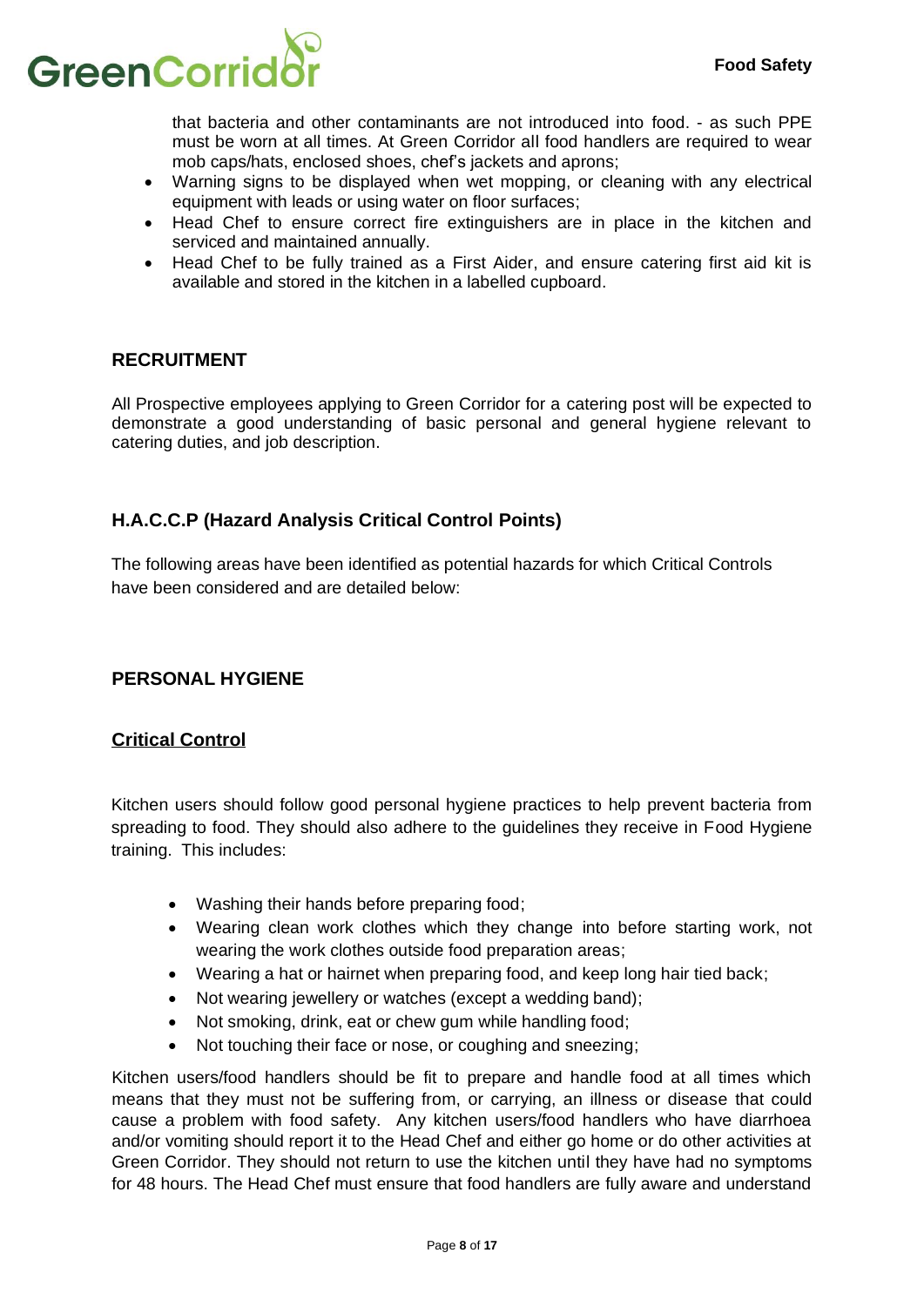# **GreenCorrid**

the importance of being fit for food preparation and what they need to report. Verbal checks to be made by Head Chef with potential food handlers prior to commencing food preparation.

Any visible cuts and sores must be completely covered with a blue waterproof dressing.

Green Corridor provides a separate secure area within the kitchen where kitchen users can change into their work clothes and store their outdoor clothes and other personal belongings.

# <span id="page-8-0"></span>**PREVENTION OF CROSS CONTAMINATION**

#### <span id="page-8-1"></span>**Critical Control**

The following procedures and equipment are in place to prevent cross contamination:

- Colour coded boards which are only to be used for the foodstuffs as intended. When they become heavily scored they should be replaced as they are no longer hygienic;
- Separate temperature probes are used for checking the temperature of raw and highrisk foods. A dedicated temperature probe is used for raw meat. Probes cleaned and disinfected before and after each use. All temperature probes to be calibrated monthly according to the manufacturer's instructions;
- Temperatures taken and recorded at all stages of food production and service;
- Clearly labelled areas in refrigerators and deep freezers for raw and cooked foods;
- Hand washing facilities;
- Hair tied back at all times and hats worn;
- Cuts and wounds covered with a blue waterproof dressing and if on the hand a blue glove is also worn.

# <span id="page-8-2"></span>**DELIVERIES AND FOOD SUPPLIES**

#### <span id="page-8-3"></span>**Critical Control**

All deliveries to be inspected on arrival by Catering and Hospitality Tutor or nominated Green corridor staff member, to be signed for once checked and deemed satisfactory.

Visual checks to be made on all items to ensure packaging intact, with temperature checks on non-ambient foodstuffs/products using a probe with temperatures recorded and retained. All non-vegetable/salad foodstuffs must have a use by or sell by date. Foodstuffs to be within these dates. Any deliveries that do not meet required standards must be rejected and accredit note issued. Catering and Hospitality Tutor to ensure credit note received from the supplier.

All Foodstuffs/ ingredients to be purchased from reputable suppliers.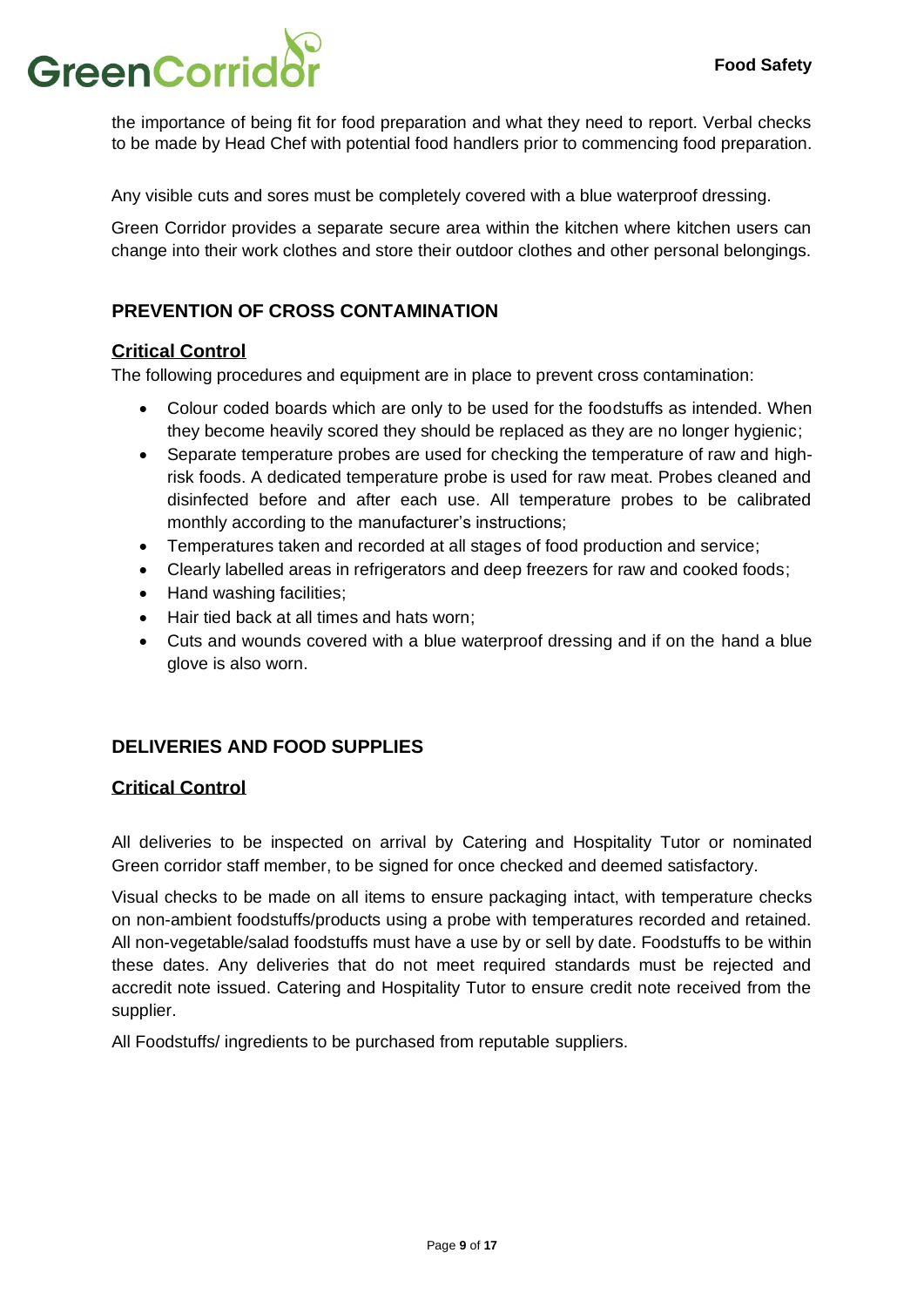

# <span id="page-9-0"></span>**STORAGE**

#### <span id="page-9-1"></span>**Critical Control**

All foods are stored in conditions that are appropriate to their requirement:

- Perishable foods are stored in refrigerator units between 0°C & 5°C, covered and labelled with a use by date; these must be checked daily and discarded after the date has expired. Any food over 8°C must be discarded. Frozen foods are stored in deep freezers at -18°C or below;
- Tinned and dry food products are stored at ambient temperature in designated areas on racking or in labelled cupboards;
- No food to be stored directly on the floor;
- In the event of refrigerator or freezer breakdown and to ensure food safety and quality, alternative refrigeration must be sought immediately or and an adapted menu used for that day. Food must be probed to ensure it is fit for use;
- Any surplus foods that are opened are stored in a labelled, sealed and air tight container with a use by date. The containers must not be topped up; when empty they should be cleaned, dried and refilled;
- Instructions on all food containers and boxes should be checked to ensure they are being stored correctly;
- All food items must be date stamped (or date labelled) using day dots to ensure that the oldest is used first and that everything is used within its use by date.

#### <span id="page-9-2"></span>**PREPARATION OF FOOD**

#### <span id="page-9-3"></span>**Critical Control**

Raw and cooked foods are kept separate to prevent the risk of cross contamination. All preparation surfaces are cleaned, sanitised and dried after each use.

Any frozen foods which require defrosting are thawed in a refrigerator to ensure they do not enter the danger zone temperatures of 8-63. They must be cooked or used within 24 hours of defrosting.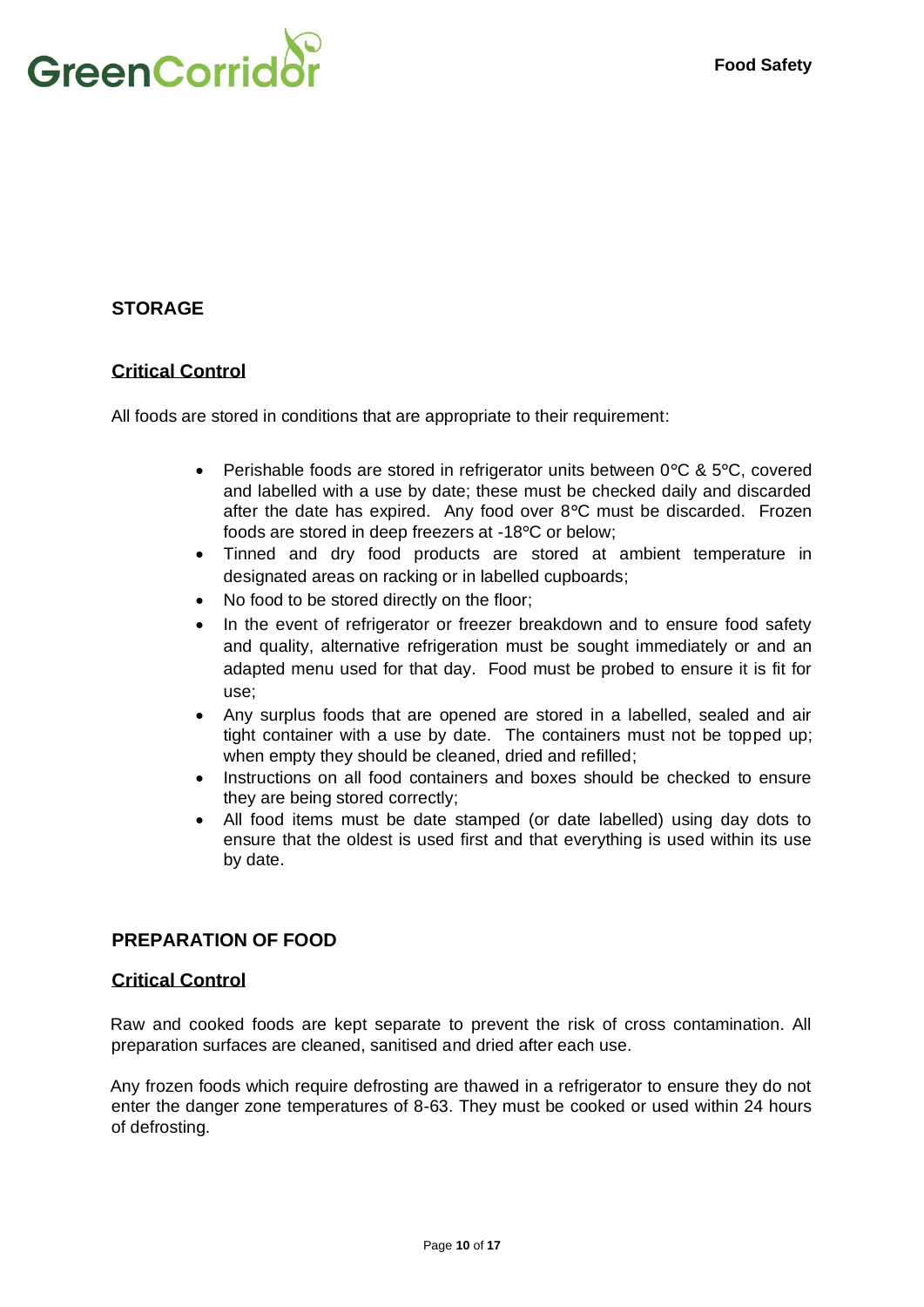# GreenCorrid

Food must be covered and stored in correct conditions until required and not left lying around at room temperature.

Food is prepared to recognised standard recipes and/or procedures and the menu is followed unless variants have been agreed.

Food being brought in by others may carry a greater risk of food poisoning as Green Corridor is unable to guarantee temperature or food handling control over items.

Takeaway food is ordered at the discretion Green Corridor and they are encouraged to order from an establishment which has a hygiene rating of 5.

#### <span id="page-10-0"></span>**COOKING AND CHILLING**

#### <span id="page-10-1"></span>**Critical Control**

If food is not going to be served hot, it will be chilled within 90 mins to below 8°C. before being placed in correct fridge/ freezer. Foodstuffs to be chilled /frozen only once. All chilled food temps and cooling time will be recorded in SFBB records.

#### <span id="page-10-2"></span>**DEFROSTING**

#### <span id="page-10-3"></span>**Critical Control**

Once food has been defrosted, it should be treated as chilled foods. If food has been frozen and requires defrosting before use, then it must be defrosted in a fridge until the core temperature is above 3°C. A 24-hour period is usually adequate to ensure this.

#### <span id="page-10-4"></span>**REHEATING**

#### <span id="page-10-5"></span>**Critical Control**

All foodstuffs being reheated must reach a minimum core temperature of 75 °C. Food must be reheated only once, this temp to be checked and recorded.

All left over hot foods previously chilled or cooked to be disposed of.

If freshly prepared hot food not served immediately and is frozen, the cooling and chilling practices described above will apply as well as defrosting and reheating. Uneaten, previously frozen food must be disposed of.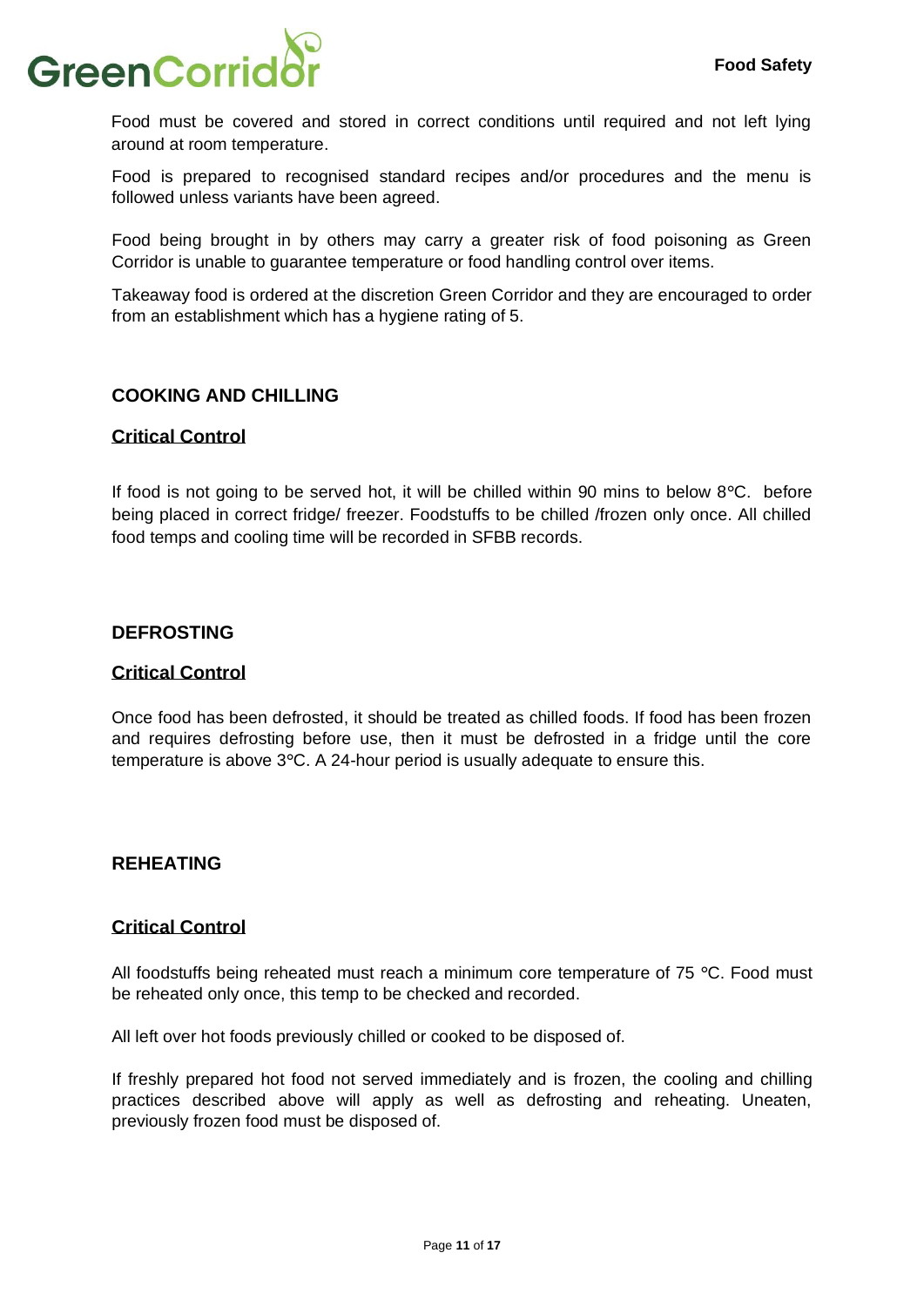

# <span id="page-11-0"></span>**TEMPERATURE RECORDS**

#### <span id="page-11-1"></span>**Critical Control**

To ensure that food poisoning organisms are not allowed to multiply on the food or in the equipment, the temperature must be kept within critical limits. All temperature records must be maintained by the Catering and Hospitality Tutor.

Chilled food must remain between 3-8°C.

Frozen food must remain at -12°C or below.

Freezers must remain at -18°C or below.

Hot holding -Hot food must remain at 63°C or above.

Core cooking temperature must reach no less than 80°C.

The Danger Zone temperatures are between 8-63°C as this is the ideal temperature when bacteria multiply.

Prior to serving, food must be more than 63°C unless it is buffet food. Buffet food must not be at room temperature for longer than 2 hours including preparation time.

#### <span id="page-11-2"></span>**MANAGEMENT**

#### <span id="page-11-3"></span>**Critical Control**

The 'Safer Food, Better Business' Diary is to be managed and monitored by the Head Chef. It is acceptable for suitably competent kitchen users/ Green Corridor employees to complete the daily entries in the diary and they must ensure that the Catering and Head Chef is immediately informed of any concerns.

This diary is a way to monitor and manage issues that arise which can compromise food safety.

The Daily Check List is to be used daily as a prompt and will be displayed near the kitchen exit door.

A Weekly Health & Safety Check List is to be completed weekly by the Head Chef who will ensure any issues that arise are acted upon in a timely manner and monitored accordingly.

All forms and Records to be kept in The 'Safer Food, Better Business' Diary which will be kept in the kitchen.

#### <span id="page-11-4"></span>**REVIEW**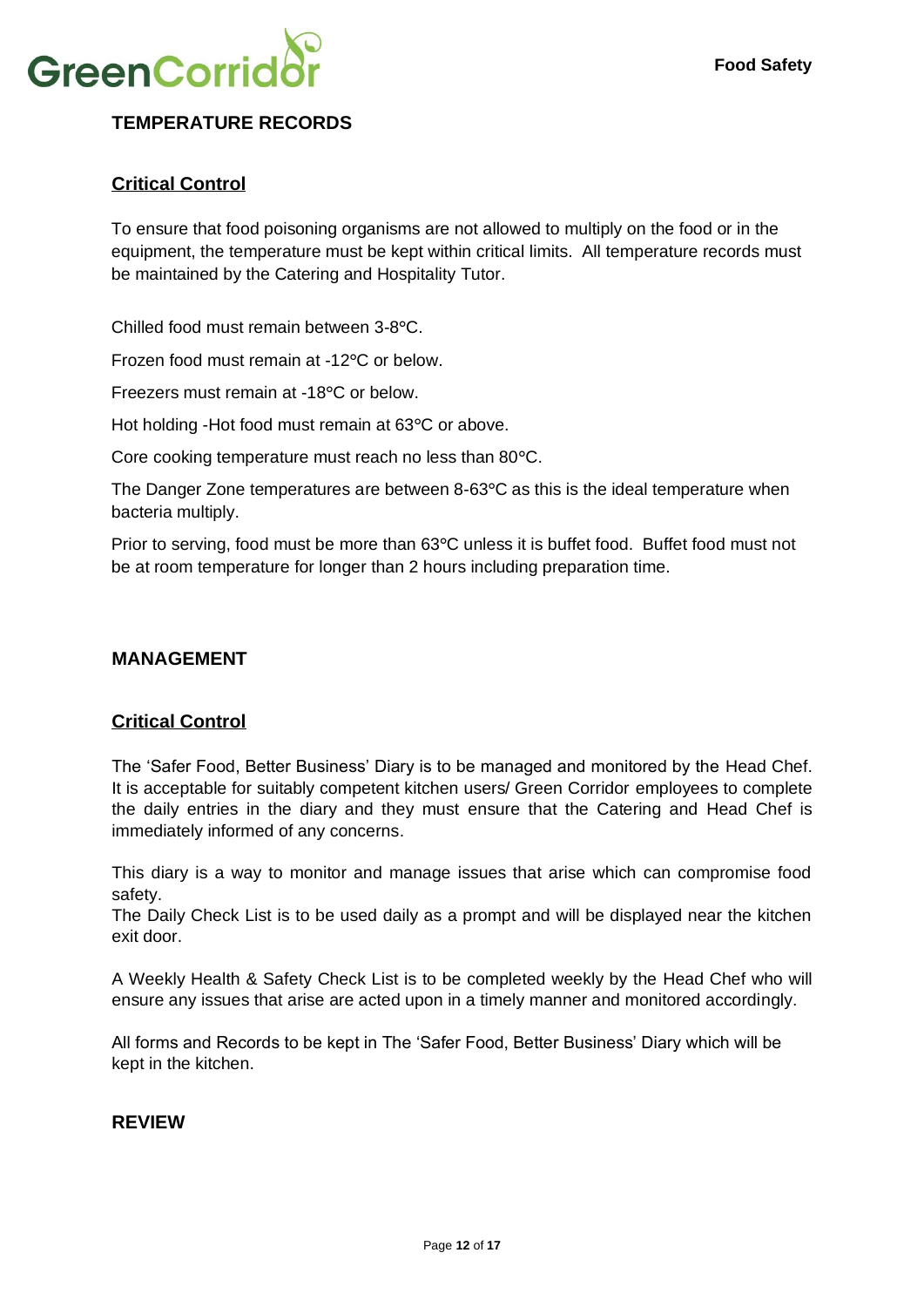

This policy and procedure document should be reviewed and updated on a regular basis or when necessary due to legislative changes.

# <span id="page-12-0"></span>**KITCHEN CLEANING POLICY**

#### <span id="page-12-1"></span>**Critical Control**

Green Corridor will ensure that the Catering and Hospitality Tutor is aware of their responsibilities to maintain high standards of hygiene and cleanliness and their obligations under Green Corridors policies and procedures, and to comply with all legislation.

#### <span id="page-12-2"></span>**KITCHEN CLEANING PROCEDURE**

#### <span id="page-12-3"></span>**Effective Cleaning**

- Follow the manufacturer's instructions on how to use cleaning chemicals. This
- information can be found in the COSHH section in the 'Safer Food, Better Business' Diary.
- If there are manufacture's cleaning instructions for a piece of equipment, these need to be recorded and followed.
- Wash work surfaces and equipment thoroughly between tasks. Wash and disinfect them after preparing raw meat / poultry or eggs. This will help prevent cross contamination.
- and bacteria spreading onto other foods from the surface or equipment.
- Use the 'Clear and clean as you go' Safe method:
	- **-** Take off outer packaging of food and throw it away before you bring food into the kitchen or storeroom;
	- **-** Take extra care with how you throw away packaging and food waste from raw meat/poultry and eggs;
	- **-** Clear away small kitchen equipment as soon as possible and put it in the cleaning area;
	- **-** Wash or wipe away spills as soon as they happen. Disinfect work surfaces after wiping up spills from raw meat/poultry and eggs;
	- **-** Wash work surfaces thoroughly between tasks. Use a new cloth (or one that has been washed and disinfected) to clean work surfaces before preparing ready-to-eat food.
- Regularly wash/wipe and sanitise all the items people touch frequently such as work surfaces, sinks, taps, door handles and switches. Where possible allow these to dry naturally at the end of each day/shift. It is important to keep these clean to prevent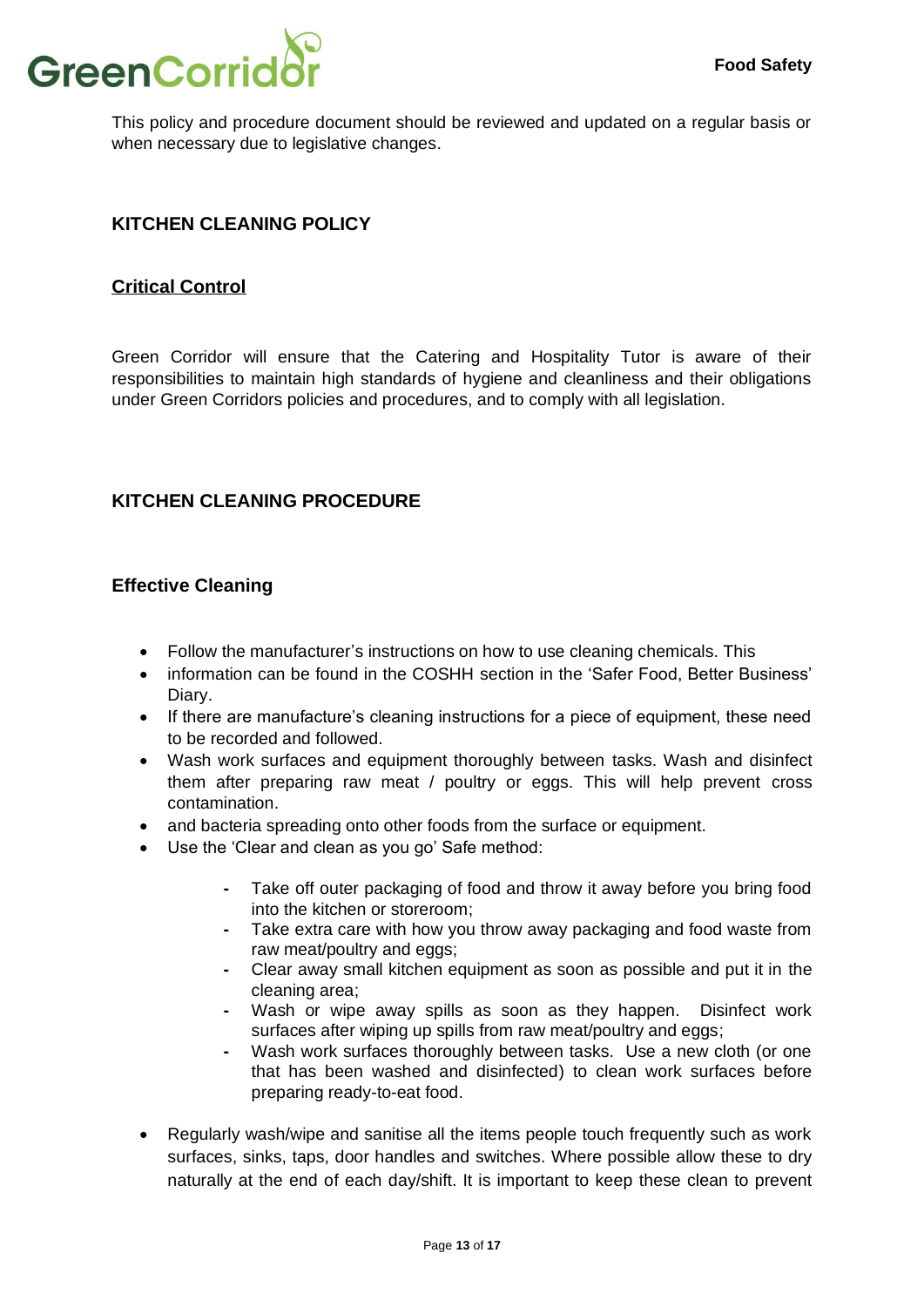# **GreenCorrid**

dirt and bacteria being spread to people's hands and then taken from their hands to food and other areas. Drying naturally helps to prevent bacteria being spread back to these items on a towel/cloth used for drying;

- Wash and disinfect fridges regularly at a time when they do not contain much food. Transfer food to another fridge or safe cold area and keep it covered. If food is left out at room temperature, bacteria could grow;
- Pay special attention to how often you clean pieces of equipment that have moving parts. It is important to clean equipment properly to stop bacteria and dirt building up;
- Wash plates, dishwasher-proof utensils, equipment and removable parts in a dishwasher, if possible. A dishwasher washes items thoroughly at a high temperature which is a good way to clean equipment and kill bacteria. If a dishwasher is not available, wash plates. Equipment, etc. in hot soapy water (diluted detergent). Remove grease and any food and dirt, then immerse them in very hot, clean water. Leave to air dry or dry with a clean cloth;
- Items that do not touch food are not as high a priority, but they should still be cleaned effectively. This prevents dirt and bacteria building up in the kitchen. This includes dry storage areas, floors and microwaves;
- When cleaning, food should be moved out of the way or covered. This is to prevent dirt, bacteria or cleaning chemicals getting onto food;
- The Kitchen Cleaning Schedules must be completed. They should be reviewed regularly to ensure effective cleaning at all times. This should be signed when the task has been completed;
- Ensure there is a good supply of cleaning chemicals, material and equipment. They should be suitable for the tasks and used correctly.

A cleaning schedule is in place for completion by the Head Chef/ Green Corridor employees as part of their duties and responsibilities.

The schedule details the following:

- Item to be cleaned;
- Frequency;
- Location of method;
- Product to be used;
- Protective clothing to be worn;
- Signature and date.

Cleaning duties will be assigned by the Catering and Hospitality Tutor and are signed off at the end of the shift as completed.

The completed schedules will be retained by the Catering and Hospitality Tutor and will be audited on a regular basis.

#### <span id="page-13-0"></span>**REVIEW**

This procedure should be reviewed and updated on a regular basis or when necessary due to legislative changes.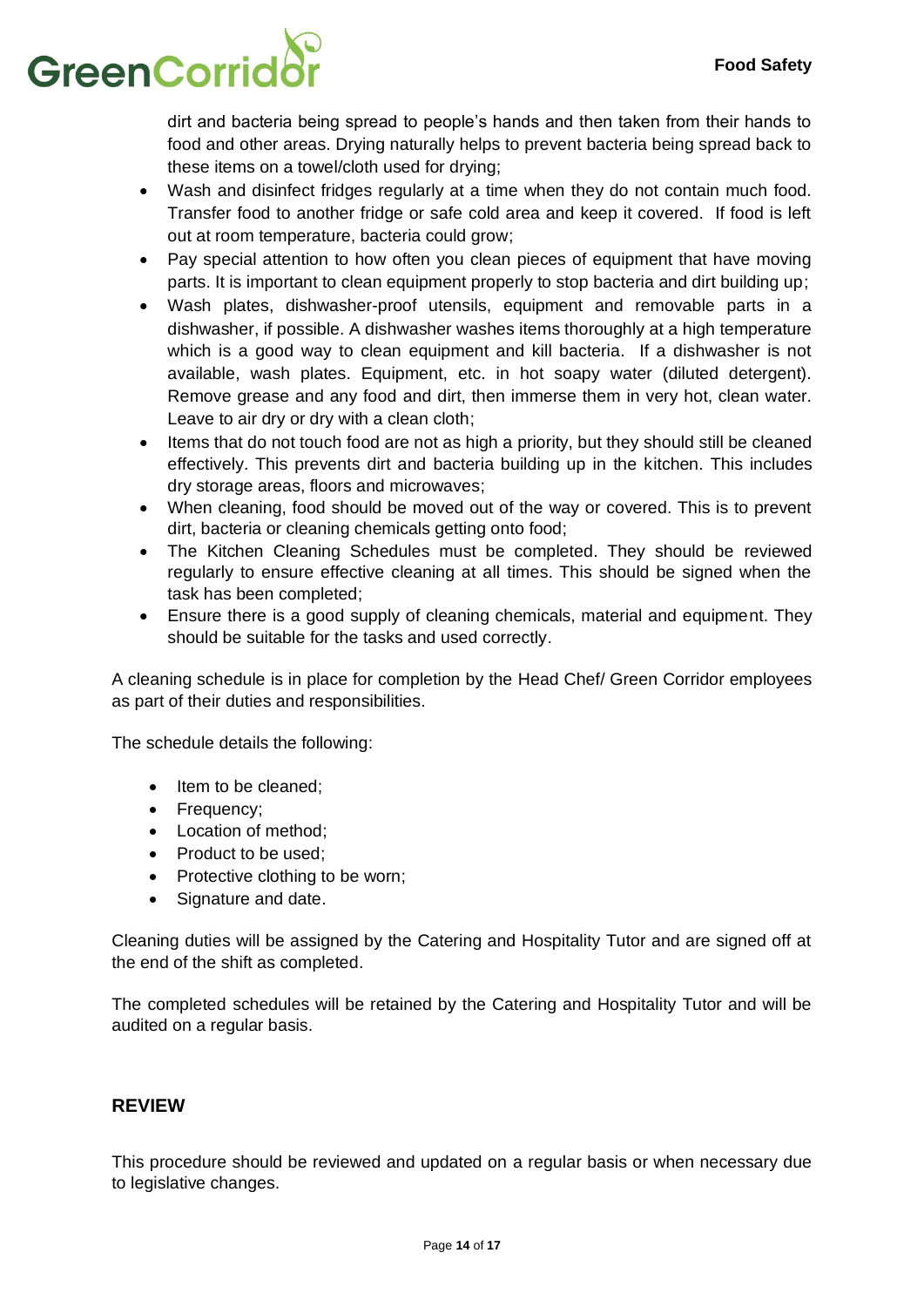

# <span id="page-14-0"></span>**H.A.C.C.P**

| <b>Process</b>        | <b>Hazards</b>                                                                                                                                                                                                                     | Control                                                                                                                                                                                                                                                                                   | <b>Monitoring</b>                                                                                                                                                              | Time and                                                                                   | <b>Corrective</b>                                                                                                       | <b>Review</b>                 |
|-----------------------|------------------------------------------------------------------------------------------------------------------------------------------------------------------------------------------------------------------------------------|-------------------------------------------------------------------------------------------------------------------------------------------------------------------------------------------------------------------------------------------------------------------------------------------|--------------------------------------------------------------------------------------------------------------------------------------------------------------------------------|--------------------------------------------------------------------------------------------|-------------------------------------------------------------------------------------------------------------------------|-------------------------------|
|                       |                                                                                                                                                                                                                                    |                                                                                                                                                                                                                                                                                           |                                                                                                                                                                                | temp<br>limits                                                                             | actions                                                                                                                 |                               |
| Goods in<br>/purchase | Bacteria<br>contamination                                                                                                                                                                                                          | Order/purchase<br>from<br>listed/reputable<br>suppliers                                                                                                                                                                                                                                   | Supplier<br>visits/Audits                                                                                                                                                      |                                                                                            | Use<br>alternative<br>Supplier                                                                                          | When<br>changing<br>suppliers |
| Delivery/Receipt      | Bacterial due to<br>out of date<br>foodstuffs and<br>/or<br>chilled/frozen<br>food delivered<br>at incorrect<br>temperatures<br>Cross bacterial<br>contamination<br>due to poor<br>hygiene levels                                  | Temp checks.<br>Check product<br>dates<br>Inspect delivery<br>vehicles-check<br>separation raw and<br>ready to eat high<br>risk foodstuffs<br>Visual checks of<br>packaging.                                                                                                              | Check foodstuffs-<br>record temps<br>Check dates -<br>Record<br>Check packaging<br>- record                                                                                    | <b>Below</b><br>8°C.<br>chilled<br>foods,<br>below -<br>18 <sub>c</sub><br>frozen<br>foods | Do not<br>accept<br>foodstuffs<br>that are<br>above<br>required<br>temps/out of<br>date or with<br>damaged<br>packaging | Monthly                       |
|                       | in delivery<br>vehicle<br>Physical<br>contamination<br>from damaged/<br>non food grade<br>packaging                                                                                                                                | Staff training                                                                                                                                                                                                                                                                            | Check staff<br>training records                                                                                                                                                |                                                                                            |                                                                                                                         |                               |
| <b>Storage</b>        | Bacterial growth<br>in high risk<br>foods due to<br>being kept too<br>long, incorrect<br>storage/<br>storage at<br>incorrect<br>temperatures<br>Cross<br>contamination<br>Contamination<br>from pests<br>Chemical<br>contamination | Good stock<br>rotation<br>Temp controls<br>Foodstuffs stored<br>in washable<br>containers<br>Good pest control<br>Keep all<br>cleaning products<br>away from food<br>prep areas-use<br>only food safe<br>sanitizers in food<br>prep areas<br>Good cleaning<br>practices<br>Staff training | Day dot/<br>stickers/labelling<br><b>Temp Records</b><br>Visual checks<br>Recorded in<br>house pest<br>inspection checks<br>Cleaning<br>schedules<br>Check training<br>records | Fridges<br>below<br>8°C.<br>Freezers<br>below --<br>18°C.                                  | Dispose of<br>out of date<br>food                                                                                       | Monthly                       |
| <b>Food Prep</b>      | Chemical,<br>physical or<br>bacterial<br>contamination<br>from in effective<br>cleaning of food                                                                                                                                    | Cleaning schedule<br>followed<br>Correct chemicals<br>used                                                                                                                                                                                                                                |                                                                                                                                                                                |                                                                                            | Review<br>cleaning<br>schedule<br>Review<br>chemicals                                                                   | Monthly                       |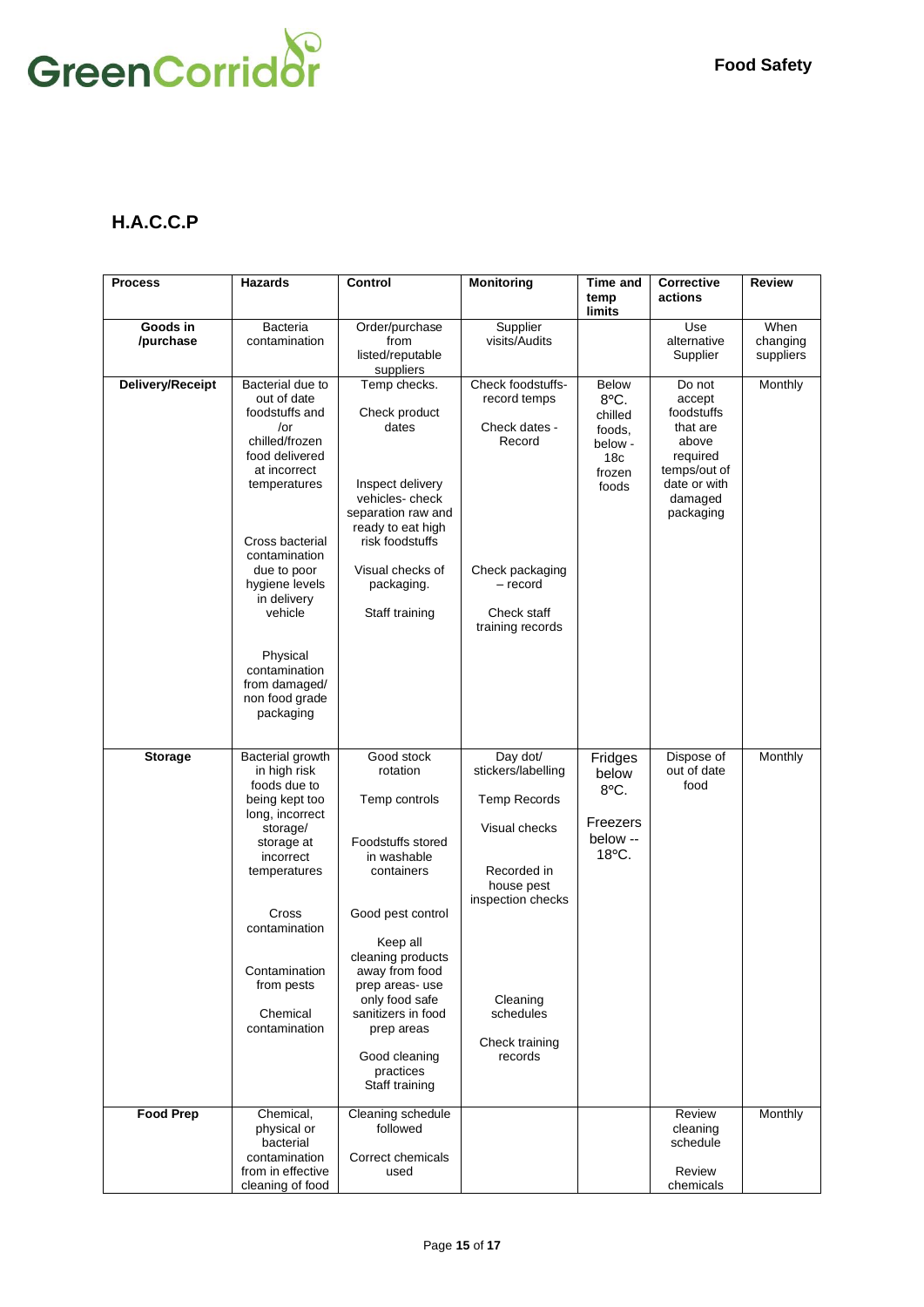# **GreenCorridor**

|                    | preparation                                                                                                                                                 | Staff training                                                                                                                                                |                                                                                                                                                                                           |                                                        | used                                                    |                                      |
|--------------------|-------------------------------------------------------------------------------------------------------------------------------------------------------------|---------------------------------------------------------------------------------------------------------------------------------------------------------------|-------------------------------------------------------------------------------------------------------------------------------------------------------------------------------------------|--------------------------------------------------------|---------------------------------------------------------|--------------------------------------|
|                    | surfaces/areas                                                                                                                                              |                                                                                                                                                               |                                                                                                                                                                                           |                                                        | Review<br>training                                      |                                      |
|                    | <b>Bacterial</b><br>contamination<br>of food by<br>ineffective hand<br>washing                                                                              | Sufficient                                                                                                                                                    |                                                                                                                                                                                           |                                                        | Review<br>training                                      | Monthly                              |
|                    | Physical /<br>bacterial<br>contamination<br>from outdoors/<br>own clothing                                                                                  | Supply hygienic<br>clothing to be worn<br>only on the<br>premises                                                                                             |                                                                                                                                                                                           |                                                        | Review<br>clothing<br>(PPE) as<br>necessary             | Monthly                              |
| Cooking            | Survival of<br>spores and<br>bacteria in cool<br>spots and<br>inadequate<br>cooking of<br>foods<br>Transfer of<br>bacteria from<br>hands to<br>cooked foods | Cook/reheat food<br>to above 85c at<br>core<br>Stir food<br>Minimal handling<br>of high risk/ ready<br>to eat foods<br>Good hand<br>washing<br>Staff training | Temp monitoring<br>using probe                                                                                                                                                            | Cook to<br>above<br>85c                                | Carry on<br>cooking until<br>correct temp<br>is reached | Monthly                              |
|                    | Physical<br>contamination<br>from non-food<br>items/foreign<br>bodies                                                                                       | Remove non-food<br>items(e.g. pens)<br>from cooking and<br>food prep area<br>Check equipment<br>for loose/broken                                              | Cover food when<br>possible<br>Replace<br>equipment when                                                                                                                                  |                                                        | Review<br>cleaning<br>schedule                          | Monthly                              |
|                    |                                                                                                                                                             | parts                                                                                                                                                         | required                                                                                                                                                                                  |                                                        |                                                         |                                      |
| Cooling            | Bacterial growth<br>in food that is<br>cooled too<br>slowly                                                                                                 | Cool food quickly<br>after cooking -<br>chill within 90 mins                                                                                                  | Cool down in<br>shallow trays, use<br>ice<br>Cut large joints<br>into smaller<br>pieces<br>Stir while cooling<br>to avoid hot spots<br>Temp monitoring<br>and recording<br>Staff training | Chill<br>down to<br>below<br>8°C.<br>Within<br>90 mins |                                                         | Monthly                              |
| Reheating          | Growth of<br>bacteria and<br>spores in food                                                                                                                 | Reheat food to<br>above 83c<br>Staff training                                                                                                                 | Temperature<br>monitoring and<br>recording to<br>maintain<br>temperature                                                                                                                  | Cover<br>food<br>when<br>possible                      | Only reheat<br>once then<br>dispose of                  | When<br>changing<br>menus<br>/dishes |
| Serving            | The transfer of<br>bacteria from<br>hands to food                                                                                                           | Minimal handling<br>of food after<br>cooking<br>Wash hands                                                                                                    |                                                                                                                                                                                           |                                                        |                                                         | Monthly                              |
| <b>Hot Holding</b> | Growth of<br>bacteria within<br>the danger<br>zone                                                                                                          | thoroughly<br>Keep food above<br>$63^{\circ}$ C.<br>Do not hot hold for<br>longer than 1 hour<br>Staff training                                               |                                                                                                                                                                                           | I hour<br>Above<br>63°C.                               |                                                         | Monthly                              |